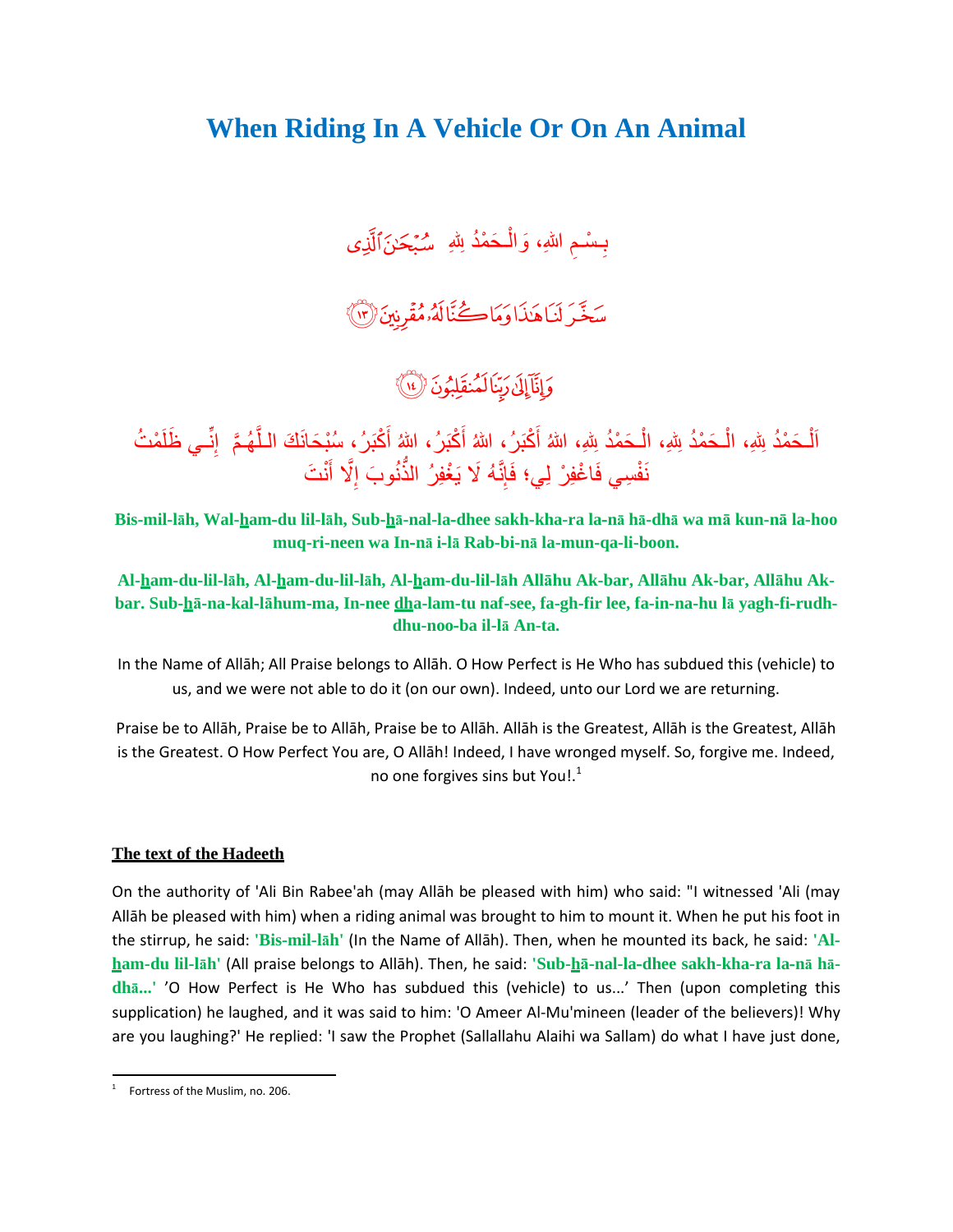and then he laughed. So, I asked him: 'O Messenger of Allāh! Why are you laughing?' He replied: *'Verily, your Lord is amazed when His servant says: 'Forgive me my sins', knowing that no one can forgive sins except Me*!' ".<sup>2</sup>

#### **Explanation of the Hadeeth:**

**The saying of the Prophet** (Sallallahu Alaihi wa Sallam)**: "Sub-hā-nal-la-dhee sakh-kha-ra la-nā hādhā"** (O How Perfect is He Who has subdued this vehicle to us) means: *I declare Allāh* - Who has made this vehicle subdued and obedient to us - *to be free from any defects*, *shortcomings* or *imperfections*; and likewise He is free from everything that has been falsely attributed to Him, such as having a son or a wife or an equal.

**His saying** (Sallallahu Alaihi wa Sallam)**: "Wa mā kun-nā la-hoo muq-ri-neen"** (And we were not able to do it on our own) means: we were not able to master and control this vehicle or animal, except by the permission and help of Allāh.

**His saying** (Sallallahu Alaihi wa Sallam)**: "Wa in-nā i-lā rab-bi-nā la-mun-qa-li-boon"** (Indeed, unto our Lord we are returning) means**:** we will return to Allāh, our Lord, in the Hereafter for accounting and reward or punishment.

**His saying** (Sallallahu Alaihi wa Sallam)**: "In-nee dha-lam-tu naf-see"** (Indeed, I have wronged myself), means: I acknowledge and confess both my shortcomings and my sins to the only One Who accepts repentance and forgives sins.

Allāh, the Most High, says:

# وَٱلَّذِي خَلَقَ ٱلْأَزْوَاجَ كُلَّهَا وَجَعَلَ لَكُمْ مِنَ ٱلْفُلَّكِ وَٱلْأَنْعَـٰدِمَاتَرَكَبُونَ ۞ لِتَسْتَوُراْ عَلَى ظُهُودِهِ ثُمَّ تَذَكَّرُواْ نِعْمَةَ رَبِّكُمُ إِذَا ٱسْتَوَيَّنَّمْ عَلَيْهِ وَبَقُولُواْ سُبْحَنَ ٱلَّذِي سَخَّرَ لِنَاهَنَا اوَمَاكُنَّا لَهُ مُقْرِنِينَ (٣) وَإِنَّاإِلَىٰ رَبِّنَالَمُنْقَلِبُونَ (٣)

And He Who has created all the pairs, and has appointed for you *ships* and *cattle* on which you ride. In order that you may mount on their backs, and then may *remember the favor of your Lord* when you mount thereon, and say: O How Perfect is He Who has subdued this to us, and we were not able to do it on our own. Indeed, unto our Lord we are returning. (43:12-14)

**Shaykh Abdur-Razzāq Bin Abdul-Muhsin Al-'Abbād** (may Allāh protect and preserve him and his father) commented upon this verse:

"Indeed, Allāh, the One Free of Imperfections, has informed us that *all means of transportation*, whether **ships** or **cattle** as well as *those means* that Allāh has subjected to man in this day and time,

 $\overline{2}$ Abu Dāwood, no. 2602 and at-Tirmidhee, no. 3446. Al-Albānee declared it to be Saheeh (Authentic).